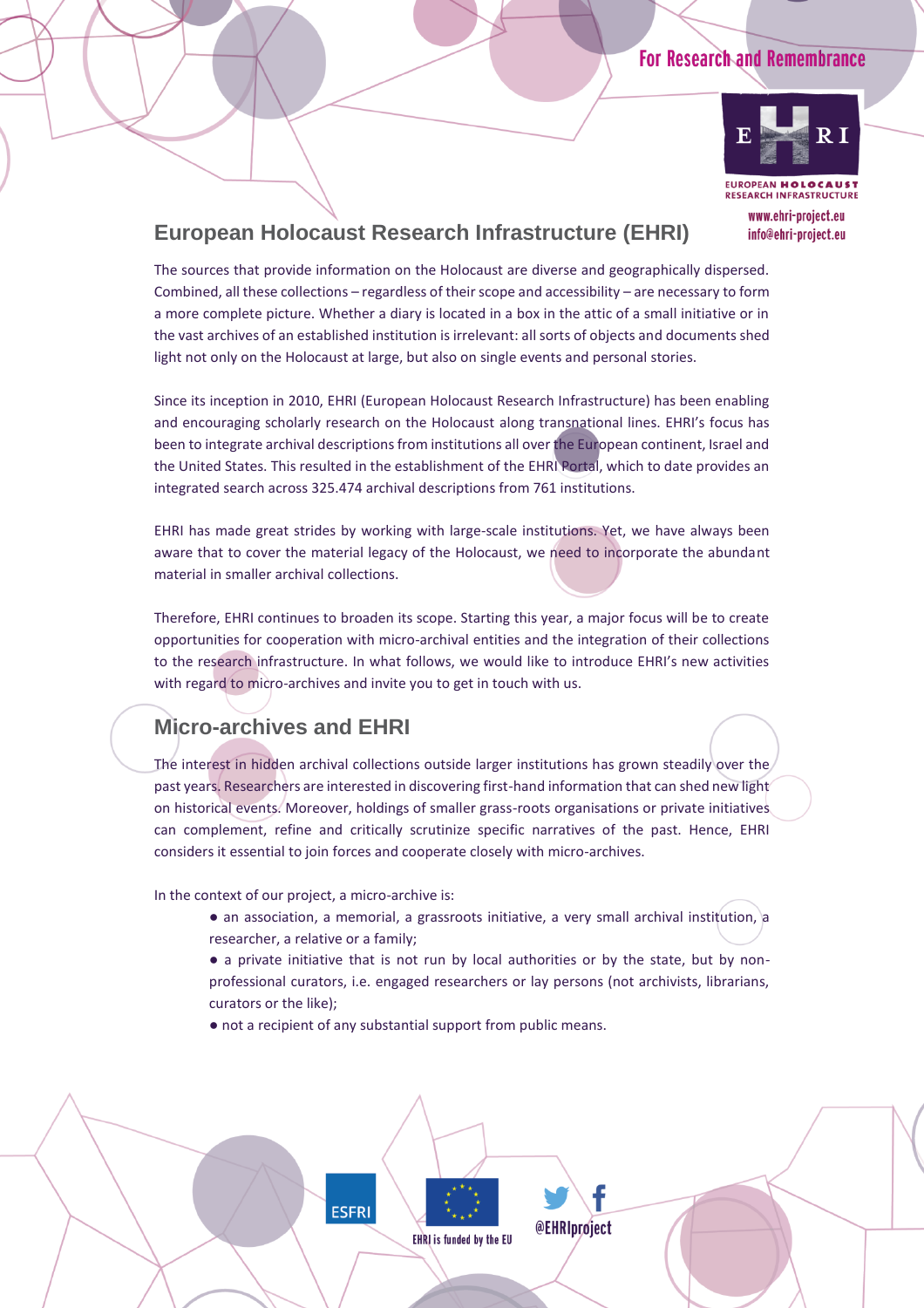### **For Research and Remembrance**



www.ehri-project.eu info@ehri-project.eu

Of course, the holdings of the micro-archives also need to be relevant to EHRI, for instance:

- lists, cards, files, interviews, photographs, films, or letters related to the Holocaust;
- collections assembled during the Holocaust and/or after liberation, also if recently;
- collections should not have been integrated into larger archives yet.

Micro-archival collections that have found their way into other archives or memorial institutions, or have even developed into an institution are not micro-archives as we understand them.

If the information above applies to a micro-archive you are familiar with, we would be glad to be in contact with you to explore possibilities for further cooperation.

### **How can EHRI assist micro-archives?**

Many institutions holding collections related to the Holocaust work with a similar mission: to preserve the material legacy as a testimony for current and future generations about this dark period of history, to remember the victims, and to caution about the atrocities humans are capable of committing.

To support this global endeavour, it has been EHRI's goal to assist archives throughout Europe and the world in making important records accessible. EHRI provides an easy to search digital platform to swiftly find archival collections located in different locations. We aim at increasing the scientific audience and public interest in these important archival collections, as well as at integrating additional archival data in order to make the links between the documents visible, and to enrich the stories these sources can tell.

The past decade has shown us that the archival and technical expertise among institutions varies a lot, therefore, close cooperation and learning from each other has been the foundation of EHRI's activities. We would be glad to apply our knowledge around digital collection integration to your micro-archival collection and invite you to become part of the EHRI network by integrating your micro-archival collection into our portal.

Together, we can develop and apply strategies to safeguard your collection(s) for future generations and make them accessible to researchers and the public at large.

#### **Get in touch!**

If your archival collection - or someone else's collection you are aware of - applies to our definition of a micro-archive and the collection relates to the Holocaust, we would like to hear from you!